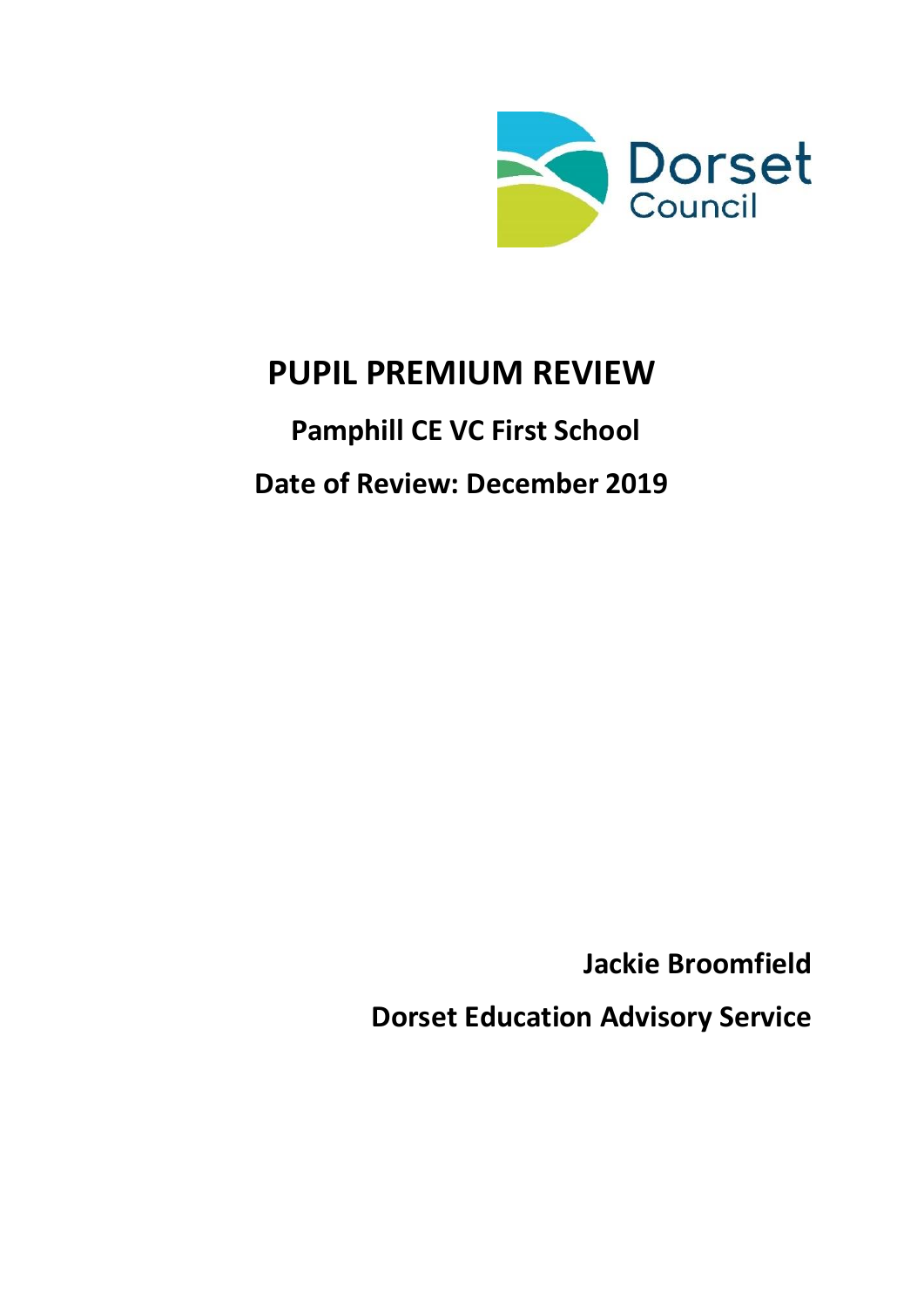# **Pupil Premium Review**

# **Pamphill First School**

# **December 2019**

# **Context**

Pamphill First is a small, voluntary aided, primary phase school. At present, the school has 6 pupils who are eligible for Pupil Premium (PP) funding. This figure represents around 11.5% of the school population, which is below the national average. The school's PP cohort comprises: 6 pupils eligible for free school meals (FSM), 2 of whom have an education and healthcare plan. (EHCP)

The total Pupil Premium budget for 2018 – 19 was £7,980.

At the most recent Ofsted inspection, May 2019, the school was judged to be inadequate. The report noted that: *the school does not use pupil premium funding to enhance and improve pupils' achievement. As a result, disadvantaged pupils do not make strong progress, especially in their writing and mathematics*

The report also stated that an external review of the school's use of the pupil premium grant should be undertaken, in order to assess how this aspect of leadership and management could be improved.

This review followed the standard pupil premium review approach: detailed analysis of a wide range of documentation and data provided by the Pupil Premium Leader, followed by a full day of meetings and evidence gathering in school. Evidence was gathered through:

- School website review
- Ofsted report May 2019
- Ofsted monitoring visit October 2019
- Inspection Data Summary Report 2018/19
- Internal pupil progress data
- Pupil Premium documentation
- Meetings with the head of school, teaching assistants, support staff, governor, parents and a range of pupils
- **•** Lesson and intervention group observations

# **The 2019 Inspection Data Summary Report states:**

- 100% of pupils are White British
- In 2019, 10% of pupils met the criteria for FSM6
- In 2019, 6.6% of pupils received SEN support, and 3.3% qualified for an EHC plan
- There have been no permanent exclusions for the last 3 years
- From 2017/18 the rate of overall absence 4.50% was above the national average for schools with a similar level of deprivation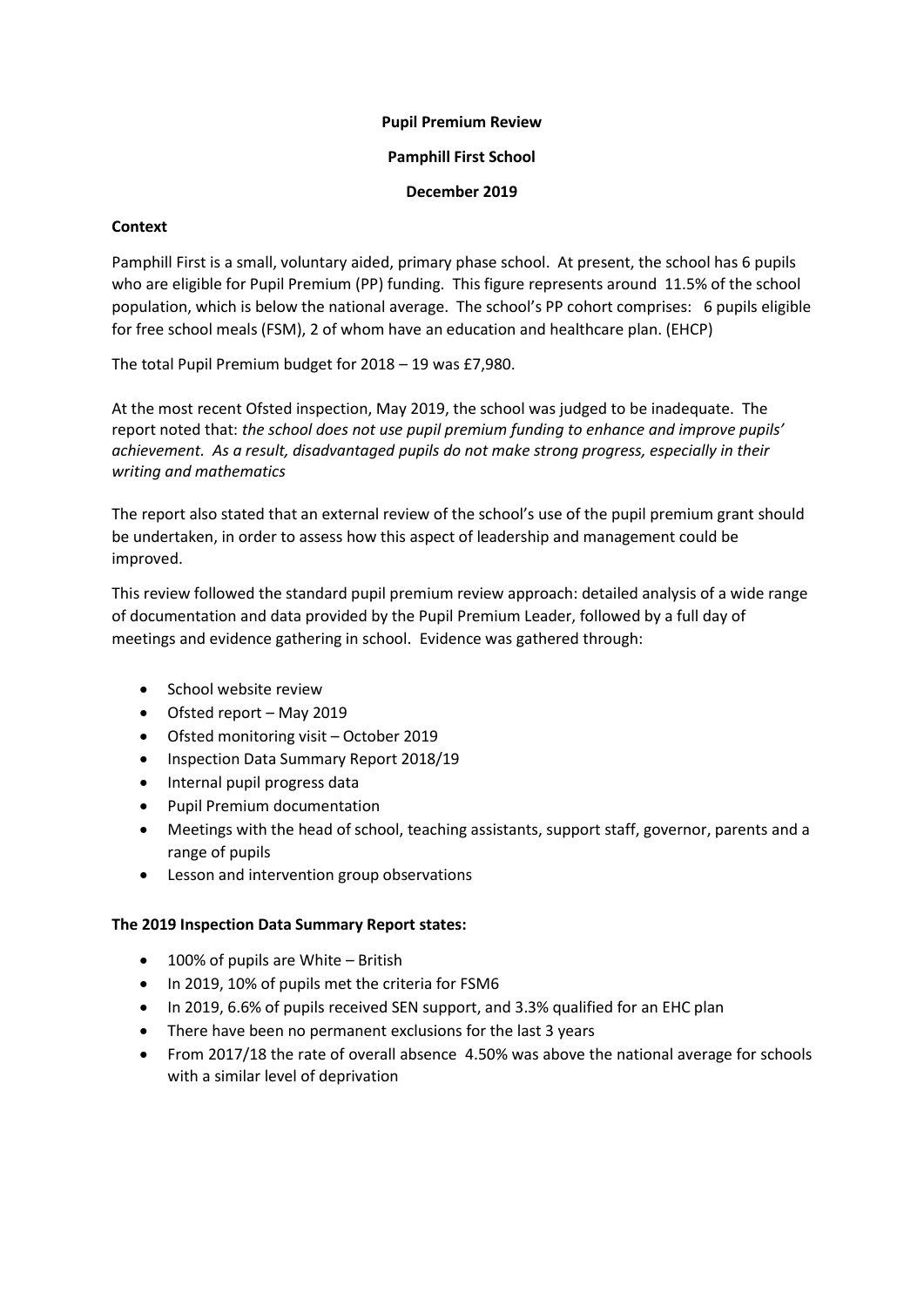# **2018 Achievement**

2017- 18 data headlines from DCC Key Stage 1 Report (15 pupils in total, 3 of whom were PP pupils)

- In reading 67% of pupils achieved the expected standard, 33% of pupils achieved greater depth. Of PP pupils: 0% achieved the expected standard, and 0% achieved greater depth.
- In writing 60% of pupils achieved the expected standard, 13% of pupils achieved greater depth. Of PP pupils: 0% achieved the expected standard, and 0% achieved greater depth.
- In maths 33% of pupils achieved the expected standard, 0% of pupils achieved greater depth. Of PP pupils: 0% achieved the expected standard, and 0% achieved greater depth.

A major impediment for the newly appointed head of school has been the lack of reliability of a significant amount of historical pupil attainment data, which makes accurate judgements about pupil progress difficult. The head of school is committed to ensuring that all current data is robust, and has begun the process of equipping class teachers to make sound judgements about the attainment and progress of pupils.

The table below indicates the previous attainment for individual PP pupils, and the predicted outcomes for the end of the current school year.

| Year Group | End of last academic year,<br>2018/2019 assessment |            |            | Projection for the end of<br>the academic year<br>2019/2020 |            |            |
|------------|----------------------------------------------------|------------|------------|-------------------------------------------------------------|------------|------------|
|            | R                                                  | W          | M          |                                                             |            |            |
| 3          |                                                    |            |            |                                                             |            |            |
|            | <b>EXT</b>                                         | WT         | <b>EXT</b> | <b>EXT</b>                                                  | <b>EXT</b> | <b>EXT</b> |
| 4          |                                                    |            |            |                                                             |            |            |
|            | <b>EXT</b>                                         | <b>EXT</b> | WT         | <b>EXT</b>                                                  | <b>EXT</b> | <b>EXT</b> |
| 4          |                                                    |            |            |                                                             |            |            |
|            | WT                                                 | WT         | <b>EXT</b> | <b>EXT</b>                                                  | <b>WT</b>  | <b>EXT</b> |
| 4          |                                                    |            |            |                                                             |            |            |
|            | <b>PKs</b>                                         | <b>PKs</b> | <b>PKs</b> | <b>PKs</b>                                                  | <b>PKs</b> | <b>PKs</b> |
| 4          |                                                    |            |            |                                                             |            |            |
|            | <b>PKs</b>                                         | <b>PKs</b> | <b>PKs</b> | <b>PKs</b>                                                  | <b>PKs</b> | <b>PKs</b> |

# **Achievement: Recommendations**

A key finding of the Ofsted inspection, May 2019, was as follows: *Poor teaching, learning and assessment over time have resulted in all groups of pupils failing to achieve as well as they can.*

To address this underachievement, school leaders must rapidly develop consistent quality first teaching by ensuring that teachers:

- assess accurately what pupils can and cannot do so that planned learning precisely meets the needs of all pupils
- develop secure subject knowledge across all subjects, especially in the teaching of mathematics
- raise their expectations of what pupils are able to achieve to enable pupils to make the best possible progress
- question pupils effectively to assess, probe and deepen their learning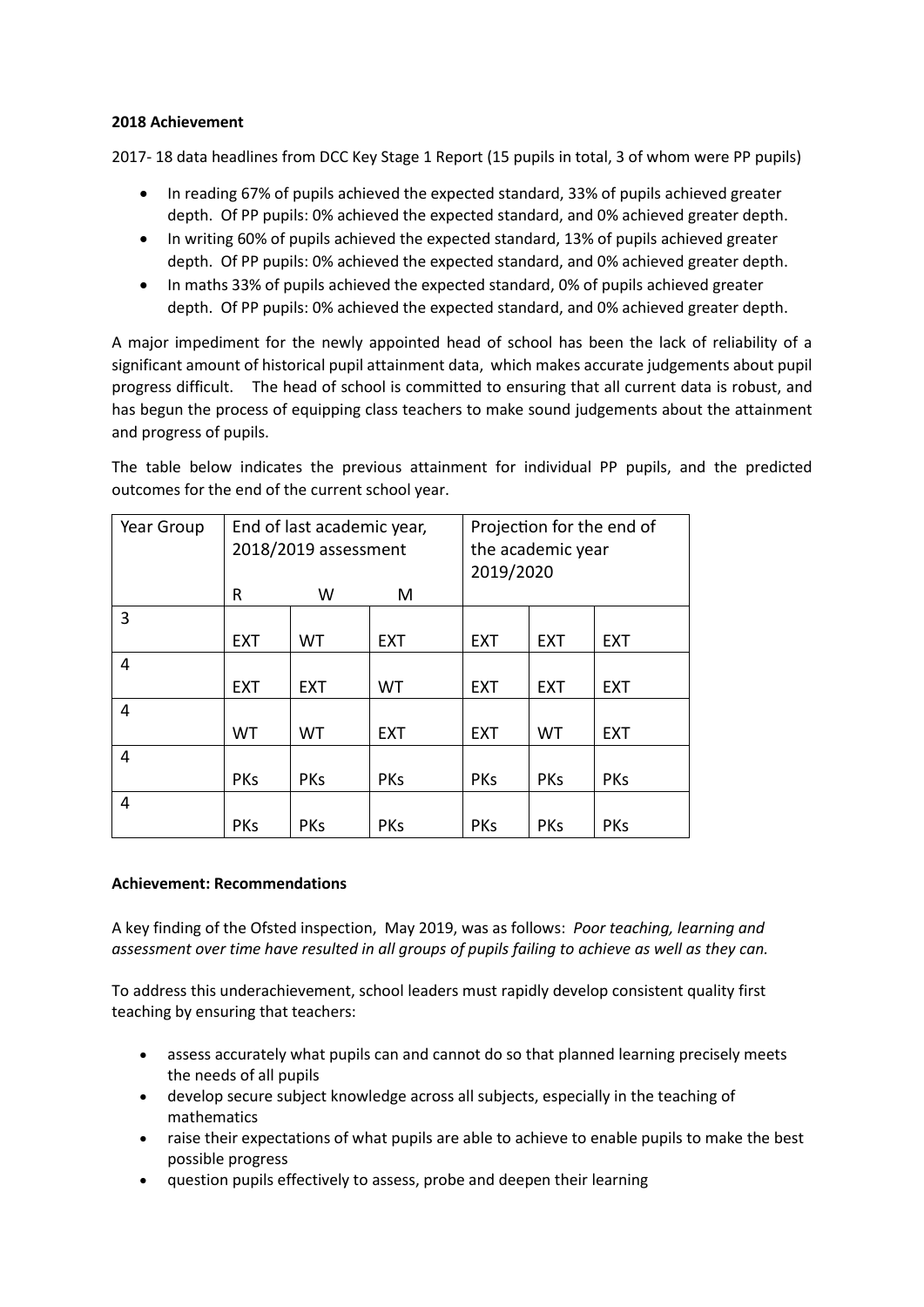- provide pupils with information about how they can improve their learning
- effectively deploy support staff to ensure that they better meet the needs of pupils.

The full range of these issues is addressed by the actions of the school's current post Ofsted development plan, and supported by appropriate and timely monitoring activities.

Since her appointment, the head of school has undertaken a range of measures that should lead to improved achievement for all pupils. An initial and vital, task was the major overhaul of the school's existing curriculum. The head of school has introduced and fully implemented the requirements of the new curriculum, which ensures that all pupils benefit from a broad and balanced curriculum, designed for their year group. She has also instigated a bespoke programme of whole school professional development, to upskill teachers and facilitate quality first teaching.

The school received an Ofsted monitoring visit on 23<sup>rd</sup> October 2019. The HMI commented on the efficacy of the leadership of the recently appointed head of school, and the suitability of the school improvement plan:

*With the support of the teaching school, leaders and the local authority, the head of school has put in place a suitable improvement plan. She monitors this regularly to ensure that there is no let-up in the progress that pupils are making. Current leaders have an accurate understanding of the strengths and weaknesses of the school.* 

*Leaders have prioritised the stages for improvement carefully. They are making sure that actions taken are in a realistic timescale. They are embedding practice, such as new behaviour rules, before starting on another initiative.* 

# **Website**

Following the review, all historic Pupil Premium information was removed from the school website, as recommended. However, this means that the school will not be compliant with the statutory requirements until the new strategy has been published.

It is of the greatest importance that school leaders act rapidly to develop a revised PP strategy for the school, which reflects the recommendations of the review. This should be approved by appropriate governors and uploaded to the website.

It would also be helpful to include some accessible and practical information for parents, e.g. the criteria for eligibility for PP funding, and clear information about how to apply for the benefit.

# **Website: Recommendations**

 As soon as the revised Pupil Premium Strategy Statement has been completed and approved, it should be uploaded this to the school website

# **Parental Engagement, Access and Understanding of PP grant**

The head of school places the greatest importance on effective communication with parents and has introduced a range of opportunities to encourage them to participate in the everyday life of the school. Since September, she has provided celebration assemblies, open classroom afternoons, enterprise week, maths workshops and a weekly newsletter.

There was good evidence from the PP parent interview that the school team communicates effectively with all parents. However, the parents of PP pupils were unaware of the requirement for the school to publish information about the use of the Pupil Premium on the school website.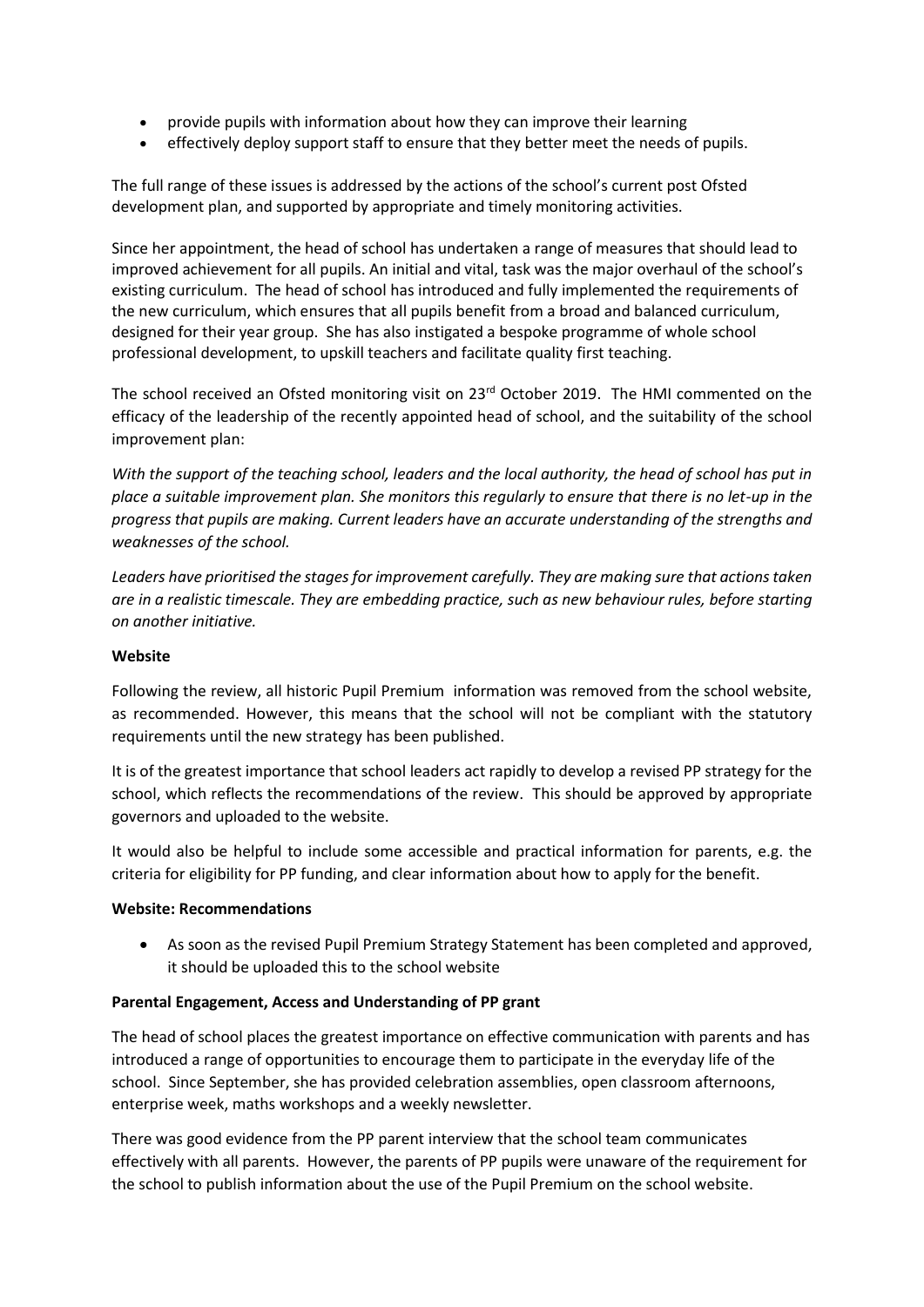The parent interviewed was fulsome in her appreciation of all that the school has provided for her children. She welcomed the school's open-door policy and the approachability of members of the school team, and was very grateful that she felt able to speak to the head openly and in confidence. She recognised the positive impact of the school's homework and football club on her child's selfesteem and confidence, and appreciated the financial support provided for school trips which enabled her children to benefit from the same valuable life experience as their peers.

There was robust evidence that communication between school and parents is good. However, the parent interviewed was not aware of the way in which the school spent the majority of its PP budget, and was unsure about the way in which funding was spent to benefit her children's academic achievement.

# **Parental Engagement: Recommendations**

- Consider asking parents/carers for their input on a bespoke element of PP spending, to meet the individual needs/interests of their child
- Consider further developing parental engagement through the introduction of structured conversations

# **Staff Awareness and Knowledge of Pupil Premium**

Following her appointment in September 2019, the new head of school readily took on the role of PP lead. Since then, there is substantial evidence of her commitment to elevate the profile of PP pupils within the school, and to ensure that all members of staff are aware of these pupils in their teaching groups. All activities and conversations that took place as part of the review, indicated that this objective has been achieved.

During each interview and discussion group, it was evident that Pupil Premium pupils are a high priority throughout the school and all teachers and support staff, have high expectations of this group. The teaching assistants were aware of the PP pupils in their intervention groups, but were less sure about individual pupil's barriers to learning. All support staff demonstrated enthusiasm for their role with PP pupils, were aware of the importance of regular liaison with class teachers, and considered themselves accountable for the progress and wellbeing of the PP pupils with whom they worked.

During the support staff discussion group, it was clear that teaching assistants view themselves as an integral part of the professional teaching team within the school, and value their inclusion in professional development sessions. However, some support staff felt that they would benefit from further training, in areas such as White Rose maths and phonics.

It was evident from direct questioning, that teaching assistants did not have a good understanding of quality first teaching strategies, and relied on 'following the example' of the class teacher with whom they worked. A number of teaching assistants who worked with individual PP pupils on key skills and in class support, were unclear about the content of their regular teaching sessions, and unaware of planned outcomes. Individual pupil's Wave 3 support plans were shared and discussed, but it was clear that these plans do not underpin teaching and learning for these pupils and, as such, are not fit for purpose. These are areas that require rapid attention.

# **Staff Awareness and Knowledge Recommendations**

 Continue to provide ongoing professional development to advance consistent quality first teaching, as identified on post Ofsted action plan, and ongoing mentoring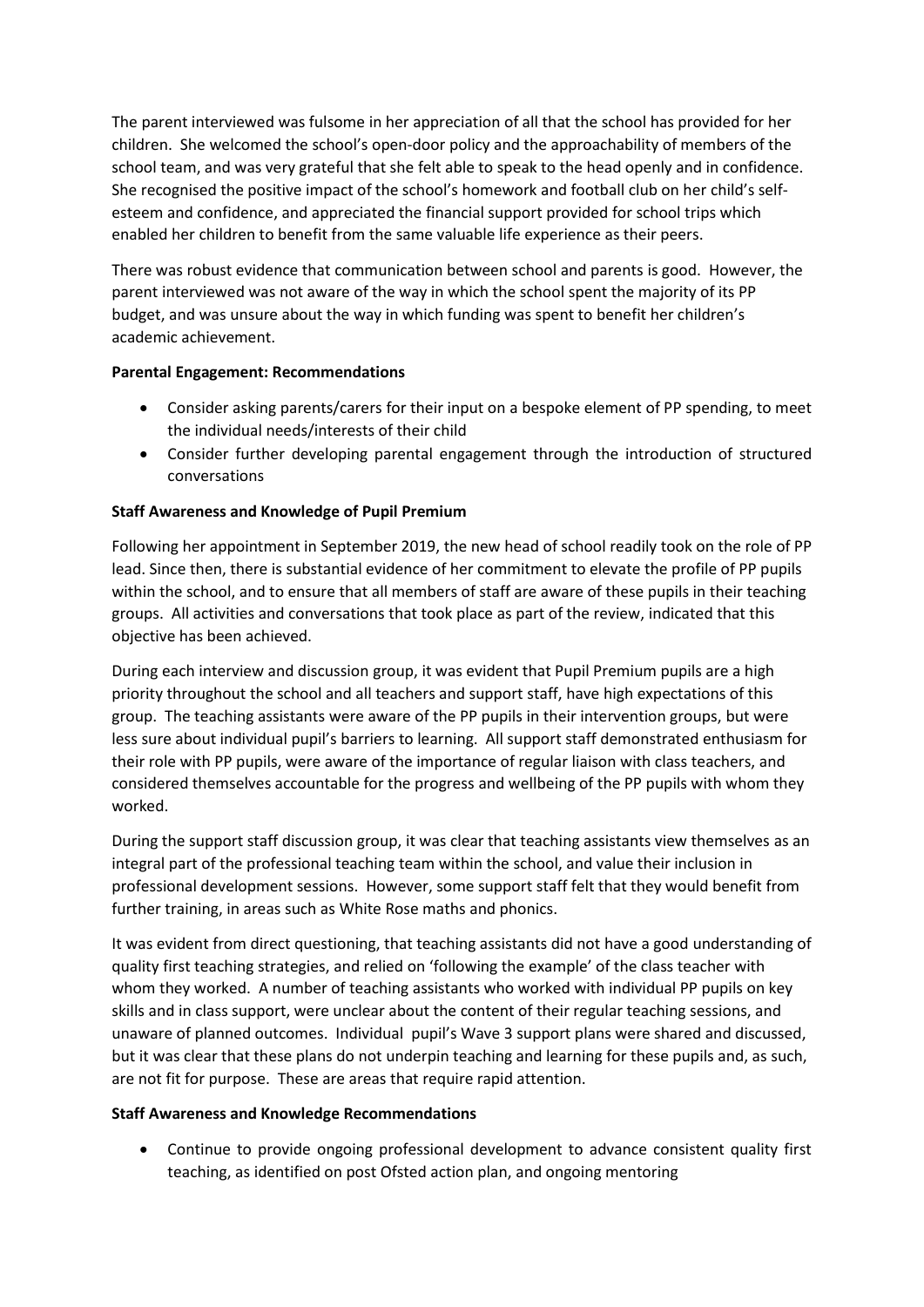- Continue the drive to fully implement the agreed teaching and learning expectations
- Ensure that the good practice already in place is used to maximum effect to model effective pedagogy for other teachers

#### **Provision for Disadvantaged Pupils**

The current cohort of PP pupils is small, with 6 children in total, 5 of whom are within the Year 3/4 class. The sixth child is currently in Foundation Stage. This very small cohort creates its own logistical problems. In addition, there are significant historical problems associated with provision and practice: there is no audit trail to account for the allocation of previous PP funding, there is an absence of reliable assessment information to measure the progress made by the PP cohort, there is no documentation to evidence why intervention programmes were selected, or monitoring records to demonstrate their impact.

At present, support staff are the mainstay of PP provision. They are responsible for teaching bespoke 1:1 key skills programmes, for which individual pupils are withdrawn, and for the provision of tailored support during core subject lessons. Some individual pupils have support plans, which identify areas of need, strategies for support and outcomes. Class teachers develop the plans and brief teaching assistants on the content or focus of each session, although in practice, this does not occur regularly. Observations of withdrawn support demonstrated that the timetabling of these sessions is disorganised, with some individual pupils being withdrawn twice in a 15 minute session to undertake different tasks with different teaching assistants. Whilst decisions about the learning in these 1:1 sessions appeared to be ad hoc, the support staff made use of a number of appropriate strategies including effective modelling, timely feedback and good use of practical resources. The in class 1:1 support provided for an individual PP pupil with complex special educational and behavioural needs was sporadic and, in consequence, the pupil lacked motivation and did not engage with the planned learning. The head of school has already taken positive action to include this child in class, and has given thought to future strategies that may address his areas of need.

Two teaching and learning observations were undertaken in mainstream classrooms during core subject teaching. A very good example of quality first teaching was observed in KS1. The class teacher demonstrated effective pedagogy encompassing a broad range of quality first strategies, including appropriate differentiation, shared, modelled and guided group teaching, good opportunities for independent application of skills, and specific, actionable feedback. In this class, the teaching assistant was well deployed and provided effective support for learning. Dialogue with individual pupils demonstrated engagement, enthusiasm for learning and awareness of next steps.

In KS2, the learning observation was more varied. In this maths lesson, the class teacher demonstrated a narrower range of pedagogy, the pace was slow, and valuable opportunities to model and apply learning through the use of manipulatives were missed. The teaching assistant was deployed less effectively, and was unable to meet the needs of the significant number of children who required her support. In general, levels of engagement and motivation were low, and disadvantaged pupils' learning needs were not successfully addressed in this lesson.

Whilst the new head of school has aspired to improve provision for all pupils, she has already acted to improve pastoral and academic provision for PP pupils. At present, pastoral provision includes a subsidised breakfast club, homework club and ELSA provision. Pupils also have access to sports clubs, individual music lessons and choir club. Since her appointment, the head of school has implemented a mentoring scheme for PP pupils, which will be fully active in January, and she is utilising educational psychologists to provide training for staff in Precision Teaching, as this approach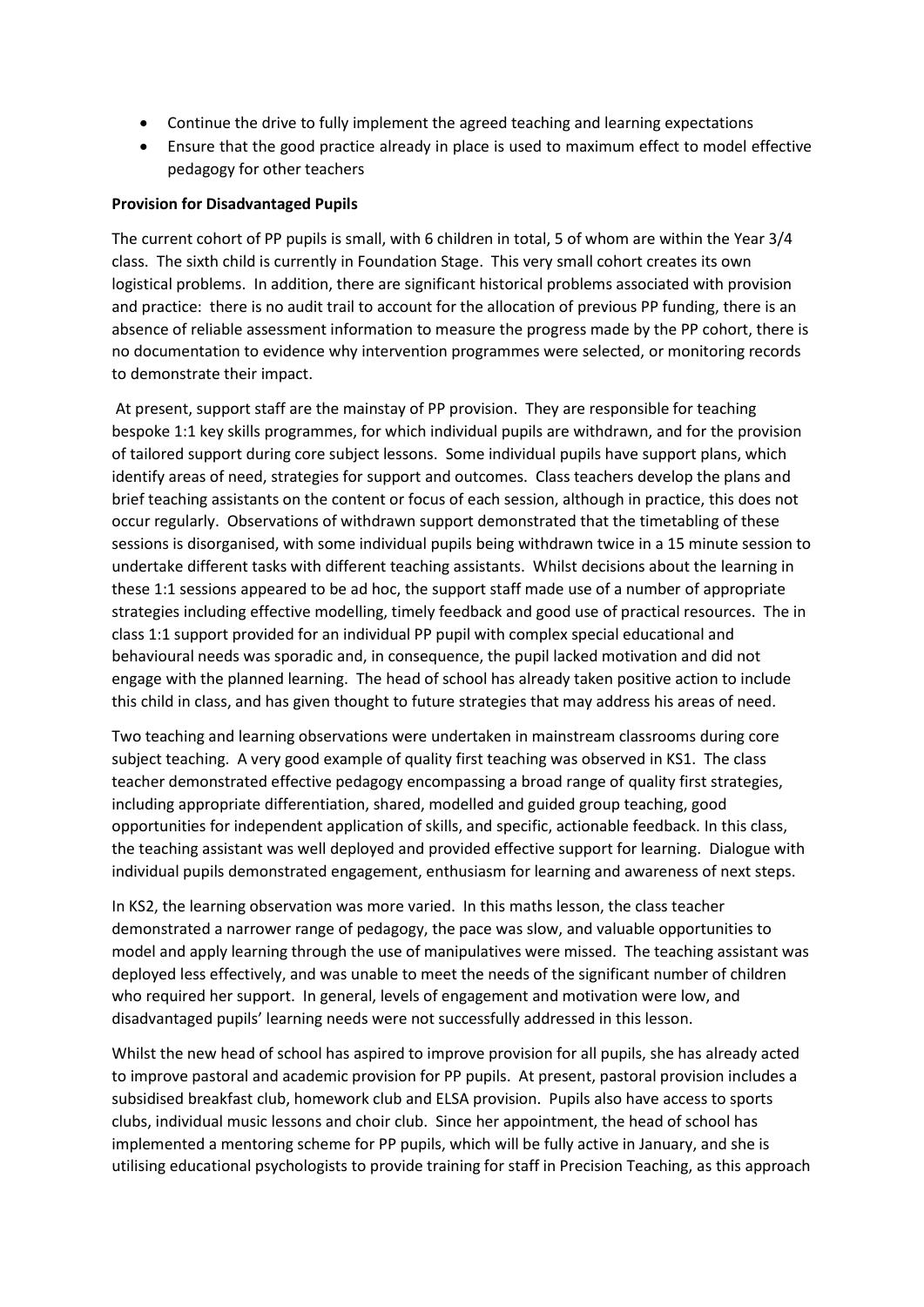can be used highly successfully to address specific gaps in learning for individual pupils. These early steps towards improving provision and practice for disadvantaged pupils are significant.

# **Provision Recommendations**

- Identify intervention programmes and strategies that have a sound evidence base through use of the EEF Teaching and Learning Toolkit, or evidence of good outcomes from within school, or other schools
- Initiate a more robust approach to the main academic intervention, the school's bespoke programme of Key Skills support in Year 3/4, by establishing the class teacher's accountability for identifying key skills gaps, and planning the tailored input for each individual
- Research and implement quality assured programmes/strategies by which to facilitate the learning of individual PP pupils who also have complex special educational needs
- Continue with planned implementation of Precision Teaching sessions to meet identified skills gaps and barriers to learning
- Continue to enhance provision through the introduction of a range of evidence-based strategies to facilitate the learning of PP pupils, e.g. effective feedback, metacognition and self-regulation, mark first

# **Attendance**

The current level of attendance for all pupils is 97.3%, and 95.9% for PP pupils. Over the autumn term, two pupils were persistently absent, one of whom is eligible for Pupil Premium. The attendance of these pupils has been rigorously monitored, and the head of school has held meetings with both families. The attendance of both pupils is now improving.

The head of school has also written a case study of one PP pupil with complex special needs and disability, whose attendance has now increased to 100% because of the actions taken by the school. The school's processes for monitoring attendance and actions taken when attendance begins to decline are sound, and have clearly contributed to recent improvements in attendance.

The school utilises a range of strategies to monitor and enhance attendance. Regular monitoring by the school team identifies any child with attendance below 95%, with a particular focus on disadvantaged pupils, and this is reviewed in line with the school and local authority's attendance policy. The school works with all families in which a child's attendance is giving cause for concern.

# **Attendance Recommendations**

- Continue close working with families of PP pupils whose attendance is below 95%
- Ensure consistent monitoring of any individual PP pupil whose attendance, or punctuality, begins to diminish

# **Leadership and Governance of Pupil Premium**

In May 2019, Ofsted reported that the attainment and progress of all pupils have not been high enough over recent time, and appropriately, this has been viewed as the most pressing issue for school improvement by all stakeholders. The key actions that underpin higher rates of progress for all pupils are clearly identified in the school's post Ofsted action plan, and the progress of disadvantaged pupils is integral to overall improvement.

The newly appointed head of school is committed to rapid improvement in the achievement of disadvantaged pupils, and has wisely sought advice from neighbouring headteachers in order to gain